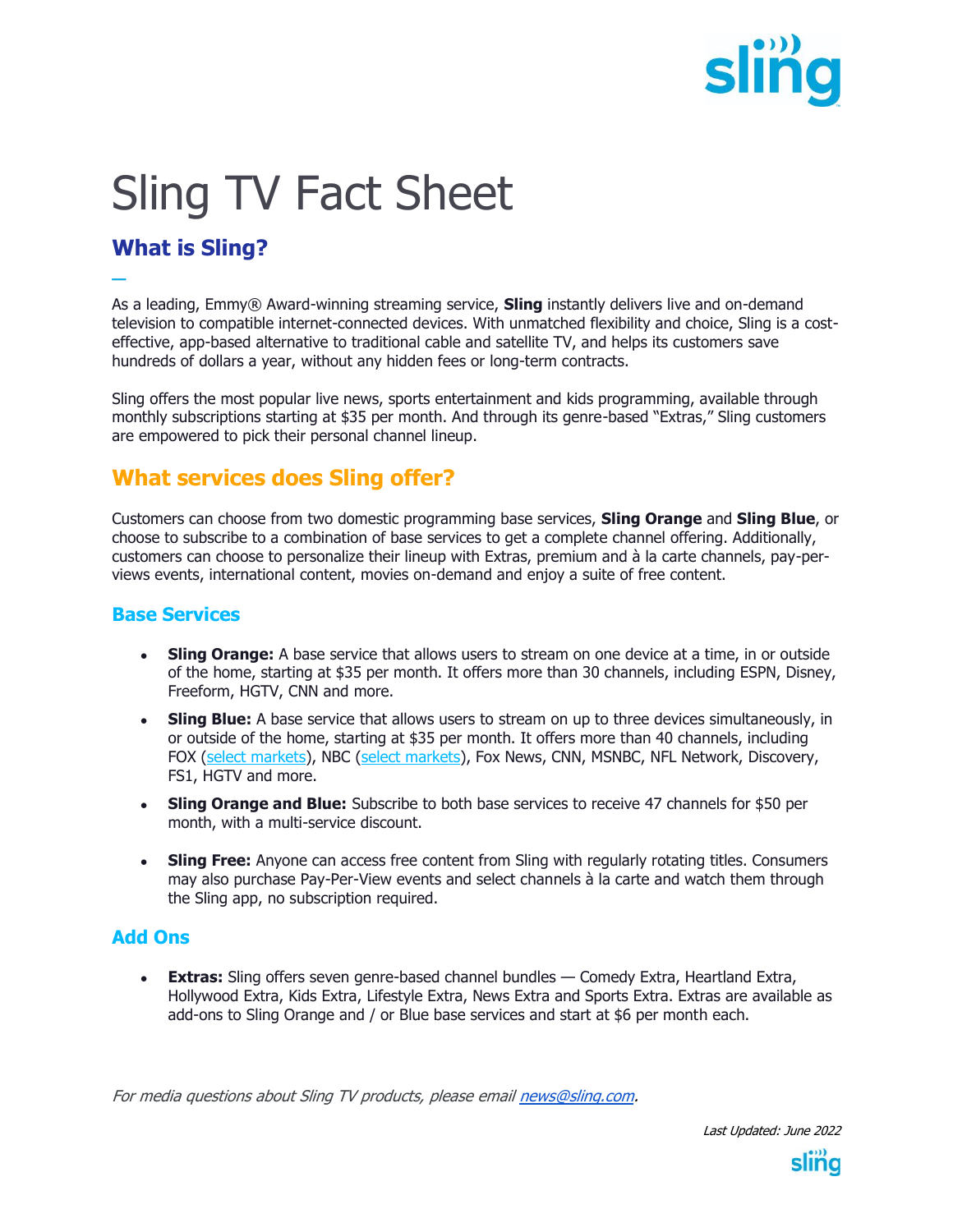

- **DVR and DVR Plus:** All Sling subscribers automatically receive 50 hours of DVR Free storage to record their favorite channels, shows and movies. For up to 200 hours of storage, customers can upgrade DVR Plus for \$5 per month.
- **Standalone channels:** Customers can subscribe to dozens of add-on channels, without a Sling base service. Standalone channels include premium movie channels, like SHOWTIME, STARZ, and EPIX, and genre-based channels like Comedy Dynamics Network, CuriosityStream, and NBA League Pass. Standalone channel subscriptions start at \$3 per month.

#### **International Programming**

- **Sling Latino:** Sling offers six Spanish-language services Best of Spanish TV, Mexico, Sudamérica, Centroamérica, Caribe and España. Each is available as a standalone service or an add-on to a Sling Orange and / or Sling Blue base service. Sling Spanish-language service subscriptions start at \$5 per month.
- Sling International: Customers can choose from more than 50 different base services in 27 languages, starting at \$5 per month.

## **How can I watch local channels on Sling?**

Sling is the only streaming service that does not force customers to pay for locals, and allows customers can watch local channels for free, integrated into the Sling TV experience:

**HD Antenna + AirTV:** The Wi-Fi-enabled network tuners in the AirTV Anywhere and AirTV 2 allow customers to place an HD antenna anywhere in or around the home (such as an attic, closet, cupboard or outdoors) to maximize reception and use the home's Wi-Fi network to stream the signal to a streaming device, including AirTV Mini, Amazon Fire TV, Apple TV and Roku, as well as mobile devices and tablets, via the Sling app.

#### **How can I watch Sling?**

With its easy-to-use app, Sling is available to watch on most internet-connected devices, including:

- **Streaming media players:** Vizio SmartCast TVs, Roku, Amazon FireTV devices, Apple TV, Chromecast, AirTV Player, AirTV Mini, Google Nest Hub, TiVo Stream 4K, Xiaomi, ZTE, and other Android TV devices
- Phones & tablets: Apple iOS, Android, Amazon Fire, Google Chrome for Android
- **Connected TVs:** Roku TV, Android TV, LG, Samsung, Amazon Fire TV, Portal TV
- **Laptops & computers:** Windows 10, Google Chrome, Microsoft Edge, Safari
- **Gaming consoles:** Xbox One, Xbox One X, Xbox Series S, Xbox Series X
- **Virtual reality headsets:** Oculus Go, Oculus Quest

For media questions about Sling TV products, please emai[l news@sling.com.](mailto:news@sling.com)